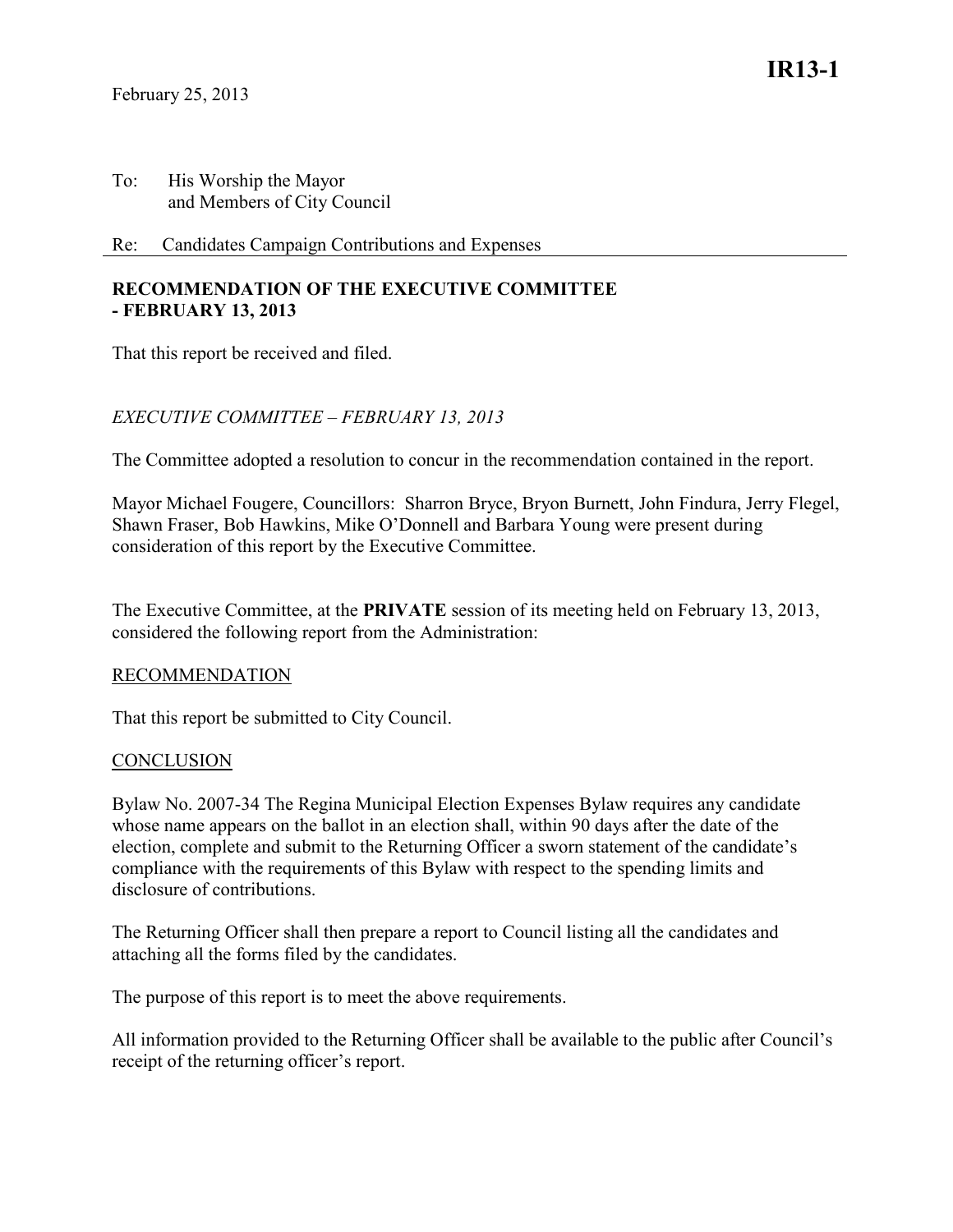## BACKGROUND

A Municipal/School Board election was held on October 24, 2012. As the Returning Officer for the election I conveyed the City of Regina Bylaw #2007-34 to all candidates and they were requested to provide the required information to my office within 90 days of the election. The deadline date communicated to all candidates throughout the campaign was January 22, 2013.

Communication to candidates with respect to the requirement to file expense forms included a link to the website with election information, verbal instruction during the candidates' information night, email reminders and telephone conversations. The consequences for non compliance were communicated throughout January 2013.

#### DISCUSSION

Election contribution and expense disclosures have been received from 48 of the 50 candidates involved in the 2012 Election for the positions of Mayor and Councillor, including one submission received after the deadline date. The original copy of the submission from each of the candidates is attached as Appendix A.

A list of those candidates who did not submit the required disclosures is attached as Appendix B.

If a candidate who is elected fails to comply with this Bylaw, the candidate shall be subject to disqualification from council as provided by clause 120(1)(e) of *The Cities Act..* 

Candidates who were not elected and who fail to comply with the Bylaw would be subject to the penalty clause contained therein.

# RECOMMENDATION IMPLICATIONS

Financial Implications

None with this report.

Environmental Implications

None with this report.

#### Strategic Implications

Ensuring legislative requirements are met helps achieve operational excellence.

Other Implications

None with this report.

#### Accessibility Implications

None with this report.